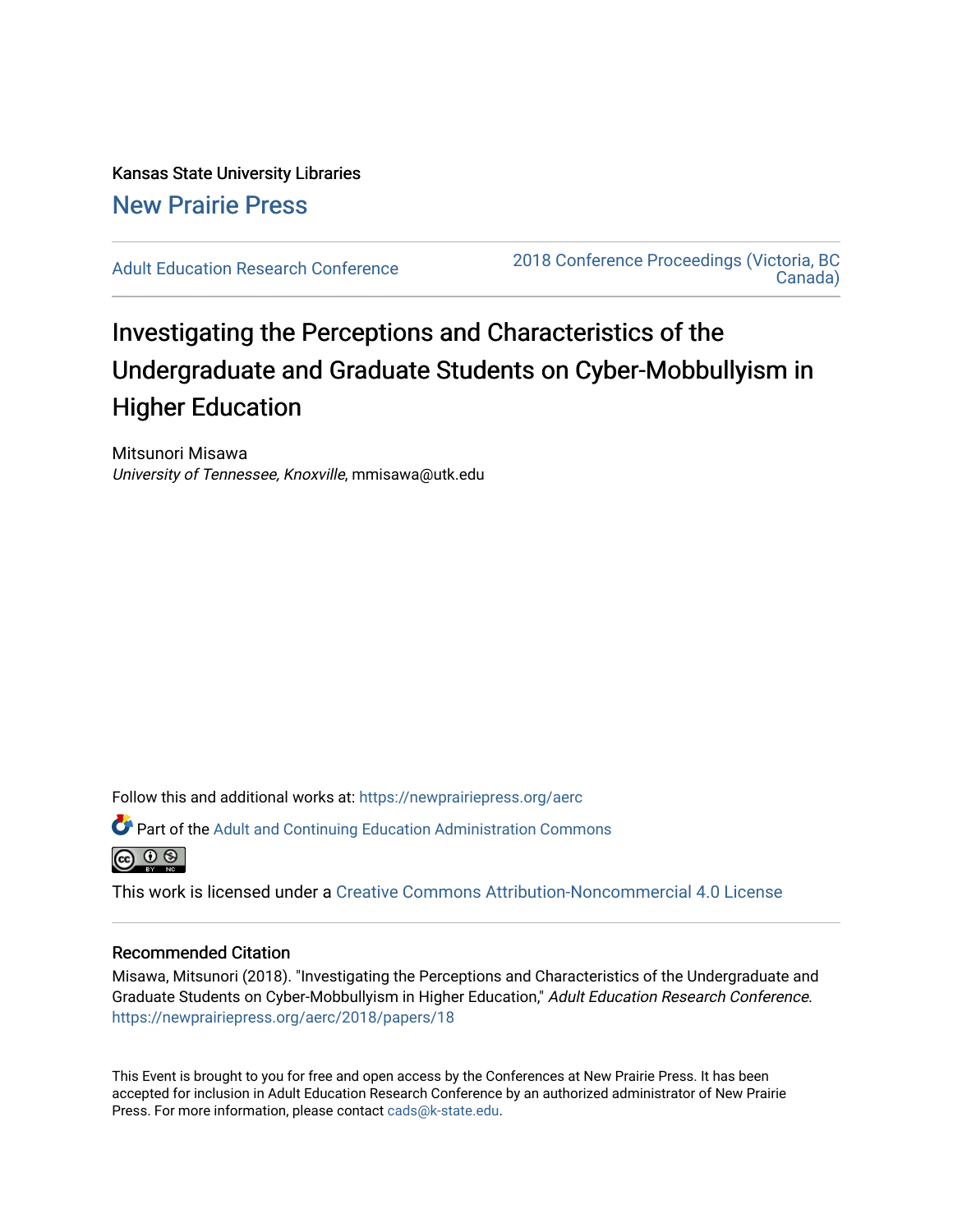# **Investigating the Characteristics of Cyber-Mobbullying and the Perceptions of Undergraduate and Graduate Students on Cyber-Mobbullyism in Higher Education**

Mitsunori Misawa The University of Tennessee, Knoxville

**Abstract:** This presentation will focus on the examination of undergraduate and graduate students' perceptions and characteristics of cyber-mobbullying in higher education. Practical implications for adult educators will also be provided.

**Keywords:** cyber-mobbullyism, adult and higher education, students, survey research, bullying

# **Introduction**

Bullying is a serious social issue in the US society because it happens almost everywhere including on playgrounds; in educational institutions such as K-12, higher education, and clinical environments; in communities; and at workplaces (Kowalski, Giumetti, Schroeder, & Reese, 2012; Misawa, 2016; Namie & Namie, 2009). Bullying is not just a childhood behavioral problem but continues into higher education and perhaps throughout people's lifetimes (MacDonald & Roberts-Pittman, 2010; Misawa; 2015, 2016).

In addition, scholars have agreed that bullying physically and psychologically damages individuals who directly experience bullying, including perpetrators and targets and even those who experience bullying as bystanders or who indirectly experience bullying by listening to stories of it from targets and bystanders (Lines, 2008, Misawa, 2015, 2016). For some targets, they experience physical symptoms such as dizziness, rapid breathing, increased blood pressure, muscle aches, and headaches. For others, bullying negatively affects targets' cognitive and emotional abilities causing mental slowness or confusion, indecisiveness, poor concentration, nightmares, anxiety, depression, numbness, and anger. Therefore, bullying affects people negatively (Namie & Namie, 2009).

The aforementioned bullying issues mostly enshrine the traditional view of bullying, which typically happens in a face-to-face environment where the roles of perpetrators, targets, and bystanders seem to be implicitly or explicitly defined. However, a different form of bullying also exists in a cyber environment, and it is usually called cyberbullying or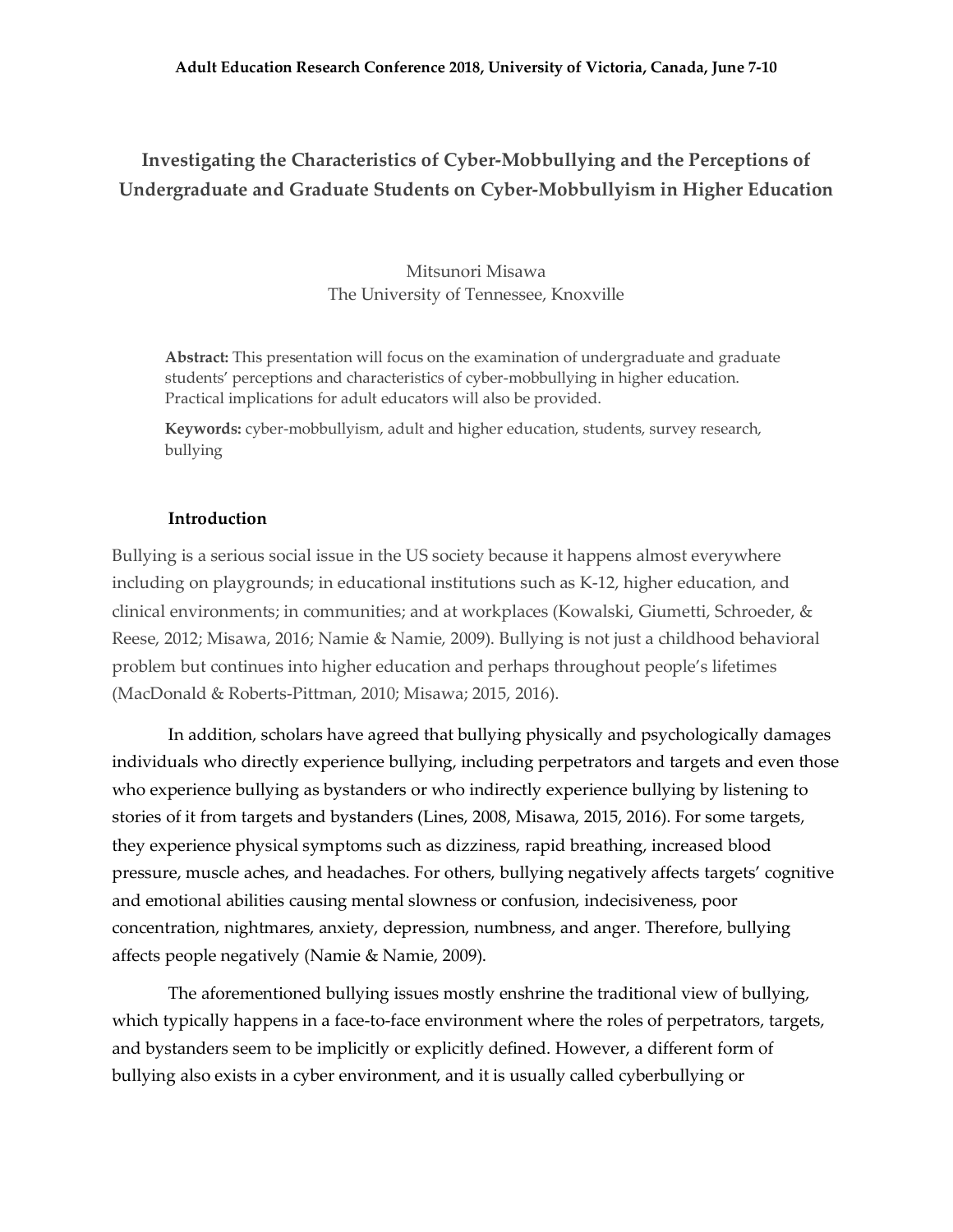cybermobbing. For the purpose of the present study, the author will use the term, cybermobbullying, to capture both cyberbullying and cybermobbing.

Patchin and Hinduja (2015) stated that bullying is no longer only happening in schoolyards but also online in cyber environments. Due to technological advancements and increasing usage of technology throughout society and throughout people's life-spans, bullying is moving from the face-to-face context to a cyber space and becoming even more clearly a lifelong issue. Because of the increasing number of online distance courses in postsecondary education each year, adult educators need to be aware of cyber-mobbullying and be prepared to have to deal with cyber-mobbullying incidents in their own online classroom environments.

In order to capture a general sense of cyber-mobbullying, a survey research study was conducted to examine the perceptions of undergraduate and graduate students in higher education on cyber-mobbullyism and their characterization of it. The research questions that guided this study were: 1) What are the characteristics of cyber-mobbullying in higher education? and 2) To what degree do students experience cyber-mobbullying in higher education?

#### **Theoretical Framework**

The theoretical framework for this survey study was Social Dominance Theory (Sidanius & Pratto, 1999), which evolved from Social Learning Theory by Bandura (1977). It was used to investigate cyber-mobbullying in higher education. In Social Dominance Theory, those who are more aggressive and have higher rank, status, or power victimize others perceived as having lower rank, status, or power to maintain a social hierarchy within the group structure (Sidanius & Pratto, 2003). Social Dominance Theory explains how factors such as age, power, and gender classify social groups (Walker et al., 2011). The dominant groups can create ideologies of behavior or myths using Social Dominance Theory to discriminate against and/or bully those believed to be less powerful. Legitimizing these myths and ideologies of behavior can support an environment where cyber-mobbullying flourishes. Social hierarchies in cyber-mobbullying situations may not fit neatly within Social Dominance Theory because individuals may create their own identities using the Internet (Bauman, Cross, & Wilks, 2013). Thus, an individual in a lower social group may present himself or herself as someone of a higher social status and act in accordance with Social Dominance Theory principals to cyber-mobbully others they perceive as having a lower social status (Bauman et al., 2013). For the purpose of the study, the following definition to explore cyber-mobbullying: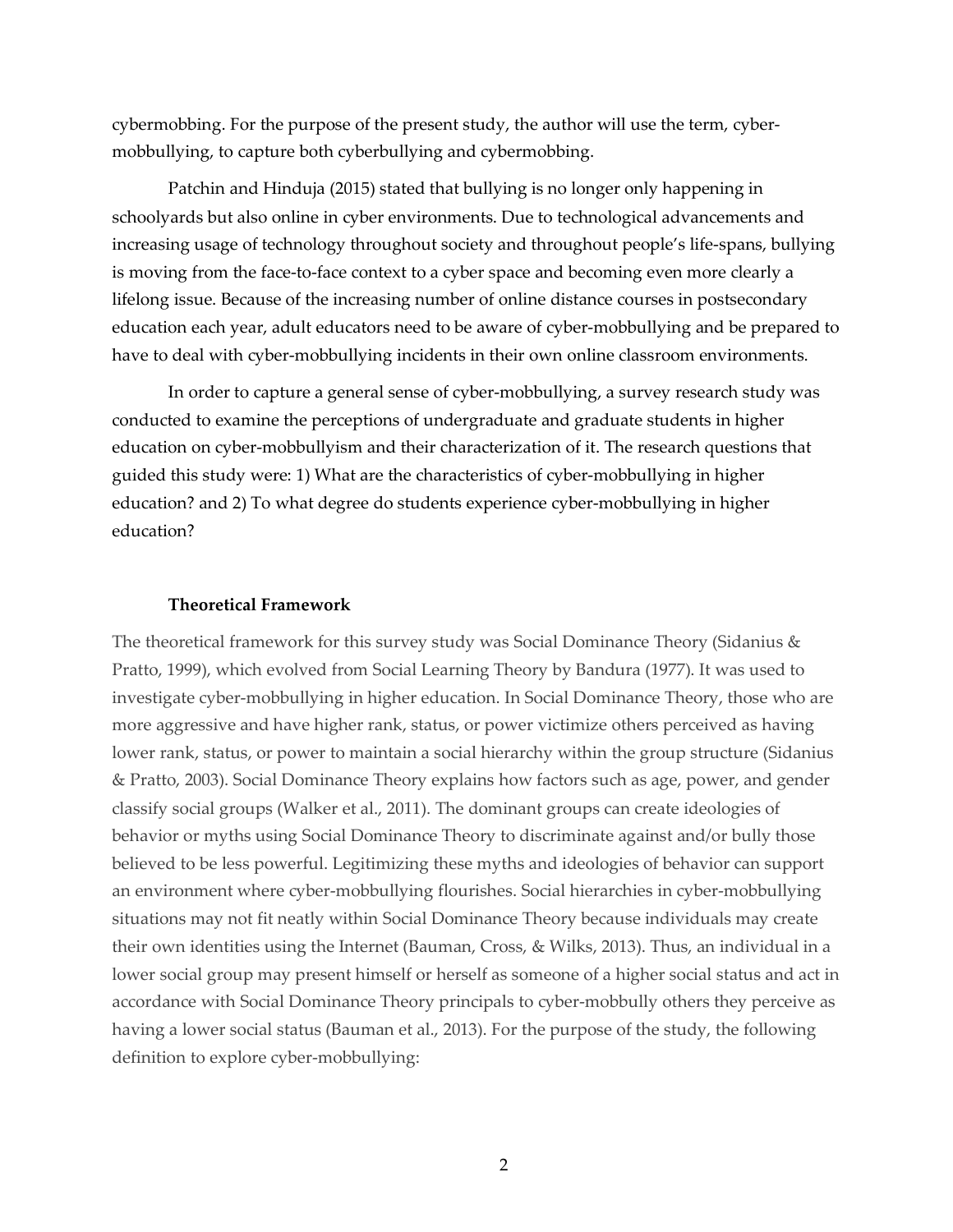An incident of cyber-mobbullying involves a victim who is somehow less powerful than the bully or bullies psychologically or by their sociocultural position or who fits the bully's or bullies' stereotype of a victim of bullying or harassment in a cyber environment, and perpetuate recurrent or singular; unwanted or unwarranted; publicly humiliating, intimidating, offensive, threatening or exclusionary conduct on the part of the bully that sustains the bully's position of power by intentionally maliciously utilizing email, instant messaging (IM), social networking websites, chat rooms, or digital messages or images sent to computers, cell phones, or other digital communication devices that destroys the victim's well-being, dignity, and safety or is significant enough to cause the victims physical and/or psychological harm. (Misawa, 2017, p. 284)

#### **Methodology**

The methodology used in the study to examine cyber-mobbullying in higher education was survey research and the method used to gather data was a questionnaire. Survey research usually provides a quantitative description of trends by studying a sample of the population (Creswell, 2014). In this case, based on survey research of cyberbullying in higher education, the research should be able to capture the characteristics, prevalence, and impact of cyberbullying on a population in higher education (MacDonald & Roberts-Pittman, 2010). This survey research methodology was chosen because it can provide a "numeric description of trends, attitudes, or opinions" (Creswell, 2009, p. 12) related to cyber-mobbullying by studying a sample of college populations.

#### **Results**

For this study, a convenience sample of 420 undergraduate and graduate students at a research university in the southeastern region of the United States participated. Because of the space of this conference proceeding and for the purpose of the study, only some extensive descriptive analyses will be presented in this conference proceeding.

Table 1 presents the demographic characteristics of the respondents of the study. Of the 420 participants, 40.5% (n=170) were male and 59.5% (n=250) were female. White (n=160, 38.1%) and Black/African (n=130, 31.0%) Americans were about two-thirds of the total participants of the study. An overwhelming majority of the participants (n=300, 71.4%) were heterosexual/straight while a minority were lesbian, gay, and bisexual (LGB) participants at 28.6% (n=120). Over one-quarter of the participants were traditional college-age students in this study (n=120, 28.6%).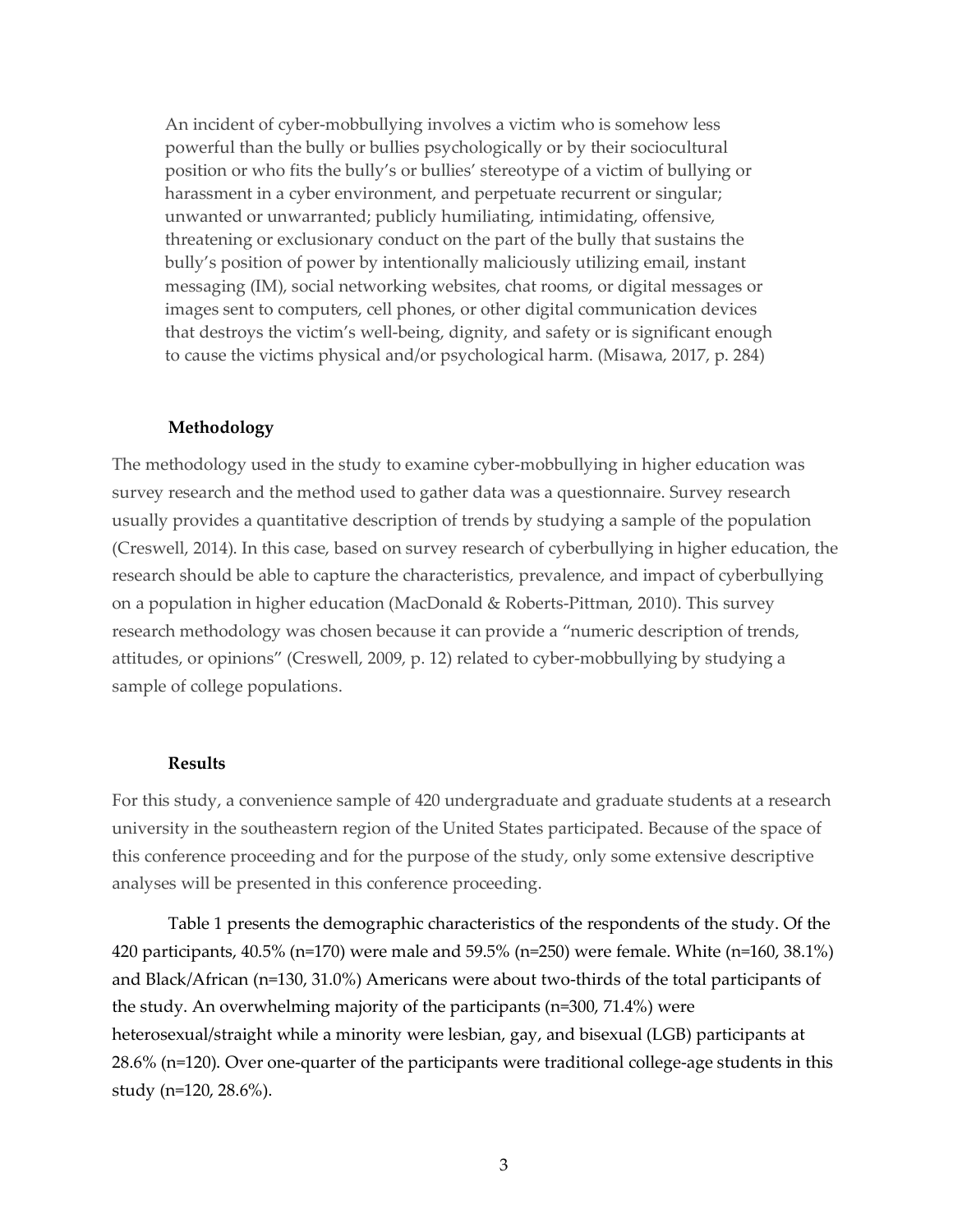| Demographic Characteristics |                               | $\boldsymbol{N}$ | $\%$  |
|-----------------------------|-------------------------------|------------------|-------|
| Gender                      | Male                          | 170              | 40.5% |
|                             | Female                        | 250              | 59.5% |
| Race                        | American Indian               | 10               | 2.4%  |
|                             | Asian                         | 40               | 9.5%  |
|                             | Pacific Islanders             | 10               | 2.4%  |
|                             | <b>Black/African American</b> | 130              | 31.0% |
|                             | Latino/a                      | 60               | 14.3% |
|                             | White                         | 160              | 38.1% |
|                             | Others                        | 10               | 2.4%  |
| Sexual Orientation          | Straight/Heterosexual         | 300              | 71.4% |
|                             | Gay                           | 80               | 19.0% |
|                             | Lesbian                       | 20               | 4.8%  |
|                             | Bisexual                      | 20               | 4.8%  |
|                             |                               |                  |       |

Table 1. Demographic Characteristics of All Respondents (N = 420)

Although a majority of the participants had not experienced cyber-mobbullying in the past six months, over one-quarter of them (26.1%) had experienced cyber-mobbullying in higher education in the past six months. It is crucial to point out that about 19% of those who had experienced it had at least experienced cyber-mobbullying once per month and about 5% of them had experienced several incidents of cyber-mobbullying in a week. That means that almost one in five students will experience some sort of cyber-mobbullying in higher education in a month.

| Table 2. Victims of Cyberbullying $(N = 420)$ |  |  |
|-----------------------------------------------|--|--|
|-----------------------------------------------|--|--|

|                         |               | Victims $%(N)$ |
|-------------------------|---------------|----------------|
| Overall                 |               | 26.2(110)      |
| Gender                  |               |                |
|                         | Men           | 81.8 (90)      |
|                         | Women         | 18.2(20)       |
| <b>Education Levels</b> |               |                |
|                         | Undergraduate | 36.4 (40)      |
|                         | Graduate      | 63.6(70)       |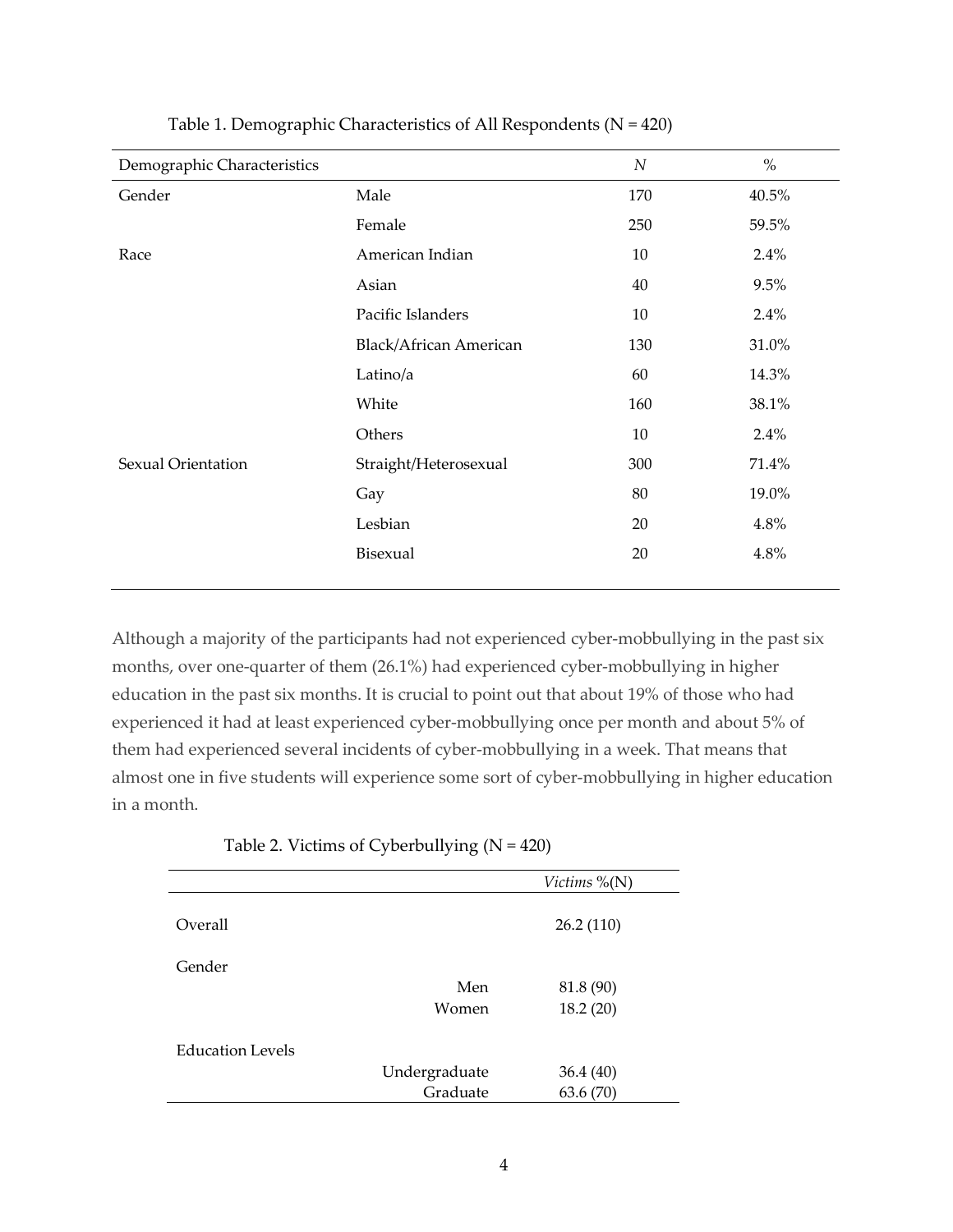When asked about the duration of cyber-mobbullying in the past six months, although a majority of participants did not experience cyberbullying in the past six months, about onequarter of the ones who had been cyber-mobbullying victims (n=110, 26.2%) experienced cybermobbullying that lasted between one week and three months. Of those who experienced cybermobbullying, 9.5% of them indicated that the cyber-mobbullying they had experienced had lasted less than one week.

|                                                              | Frequency of Cyberbullying in the past six months $\%$ (N) |                              |                              |                                     |                             |                              |  |  |
|--------------------------------------------------------------|------------------------------------------------------------|------------------------------|------------------------------|-------------------------------------|-----------------------------|------------------------------|--|--|
|                                                              | Never                                                      | Less than<br>once a<br>month | Once a<br>month              | 2-3 times a<br>month/Once<br>a week | 2-3 times a<br>week         | 4-6 times<br>a week          |  |  |
| Overall                                                      | 75.6 (310)                                                 | 7.1(30)                      | 7.1(30)                      | 7.1(30)                             | 2.4(10)                     | 2.4(10)                      |  |  |
| Male (150)<br>Female (250)<br>Gender Non-<br>Conforming (20) | 60.0(90)<br>88.0 (220)<br>0.0(0)                           | 6.7(10)<br>8.0(20)<br>0.0(0) | 20.0(30)<br>0.0(0)<br>0.0(0) | 13.3(20)<br>0.0(0)<br>50.0(10)      | 0.0(0)<br>4.0(10)<br>0.0(0) | 0.0(0)<br>0.0(0)<br>50.0(10) |  |  |
| Undergraduate<br>(220)<br>Graduate (200)                     | 77.2 (170)<br>70.0 (140)                                   | 4.5(10)<br>10.0(20)          | 4.5(10)<br>10.0(20)          | 9.0(20)<br>5.0(10)                  | 4.5(10)<br>0.0(0)           | 0.0(0)<br>5.0(10)            |  |  |

#### Table 3. Frequency of Cyberbullying in the past six months  $(N = 420)$

#### **Implications for Adult Education**

This study has demonstrated how prevalent cyber-mobbullying is and what characteristics cyber-mobbullying has in higher education. As mentioned, cyber-mobbullying is a serious social problem just as bullying itself has been a serious problem, and it is prevalent on campus and negatively affects undergraduate and graduate students in higher education. This study showed that students on campus feel they experience cyber-mobbullying frequently.

Adult and higher education focuses on diversity, equality, and social justice. Cybermobbullying is not a form of justice. It is uncivil and unjust behavior that comes not only from children and adolescents but also from adults. In order to reduce and ultimately eliminate cyber-mobbullying, it is important for educators and practitioners in adult and higher education to understand its characteristics, prevalence, and impact. This study and other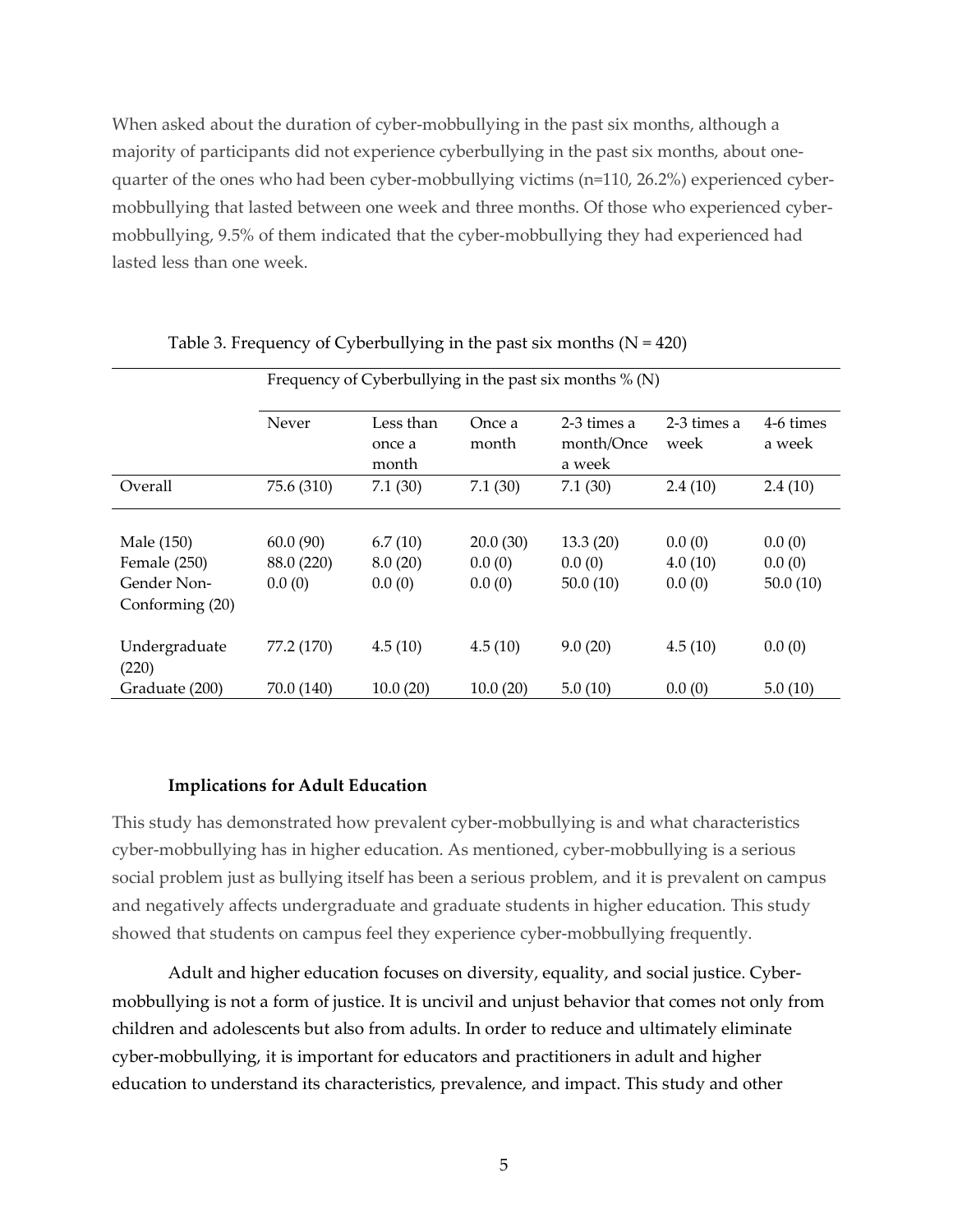studies have shown that cyber-mobbullying has negative psychological and physical effects on adult learners. Adult educators and learners, whose job it is to bring a bright future to our society at large, will have to be ready to combat against cyber-mobbullying. Education about bullying for adults will be a key battleground in the fight against this new form of psychosocial and positional terrorism.

## **References**

- Bandura, A. (1977). Self-efficacy: Toward a unifying theory of behavioral change. *Psychological Review, 84*(2), 191-215.
- Bauman, S., Cross, D., & Wilks, J. L. (2013). *Principles of cyberbullying research: Definitions, measures and methodology.* New York, NY: Routledge.
- Creswell, J. (2009). *Research design: Qualitative, quantitative, and mixed methods approaches* (3rd ed.). Thousand Oaks, CA: Sage.
- Creswell, J. (2014). *Research design: Qualitative, quantitative, and mixed methods approaches* (4<sup>th</sup> ed.). Thousand Oaks, CA: Sage.
- Kowalski, R., Giumetti, G. W., Schroeder, A., & Lattanner, M. R. (2014). Bullying in the digital age: A critical review and meta-analysis of cyberbullying research among youth. *Psychological Bulletin, 140*(4), 1073-1137
- Lines, D. (2008). *The bullies: Understanding bullies and bullying.* Philadelphia, PA: Jessica Kingsley Publishers.
- MacDonald, C. D., & Roberts-Pittman, B. (2010). Cyberbullying among college students: prevalence and demographic differences. *Procedia Social and Behavioral Sciences, 9,* 2003- 2009.
- Misawa, M. (2013). Outsiders within: Power dynamics and sociocultural experiences of gay male students of color in adult and higher education. *Society for International Education Journal, 7*(1), 24-49.
- Misawa, M. (2015). Cuts and bruises caused by arrows, sticks, and stones in academia: Theorizing three types of racist and homophobic bullying in adult and higher education. *Adult Learning, 26*(1), 6-13.
- Misawa, M. (2016). Psychological and positional terrorism on cyber campus environments: A pilot study on cyberbullying in higher education. In M. Misawa (Ed.)., *The first bullying, incivility, and violence in adult, higher, continuing, and professional education pre-conference*  (pp. 4-13). Charlotte, NC: 2016 Adult Education Research Conference.
- Misawa, M. (2017). Investigating technology usage and perceptions of cyber-mobbullying in higher education in the United States among college-age youth: A correlational study at a research institution. *Annali Online Della Didattica e Della Formazione Docente, 9*(13), 279- 299.